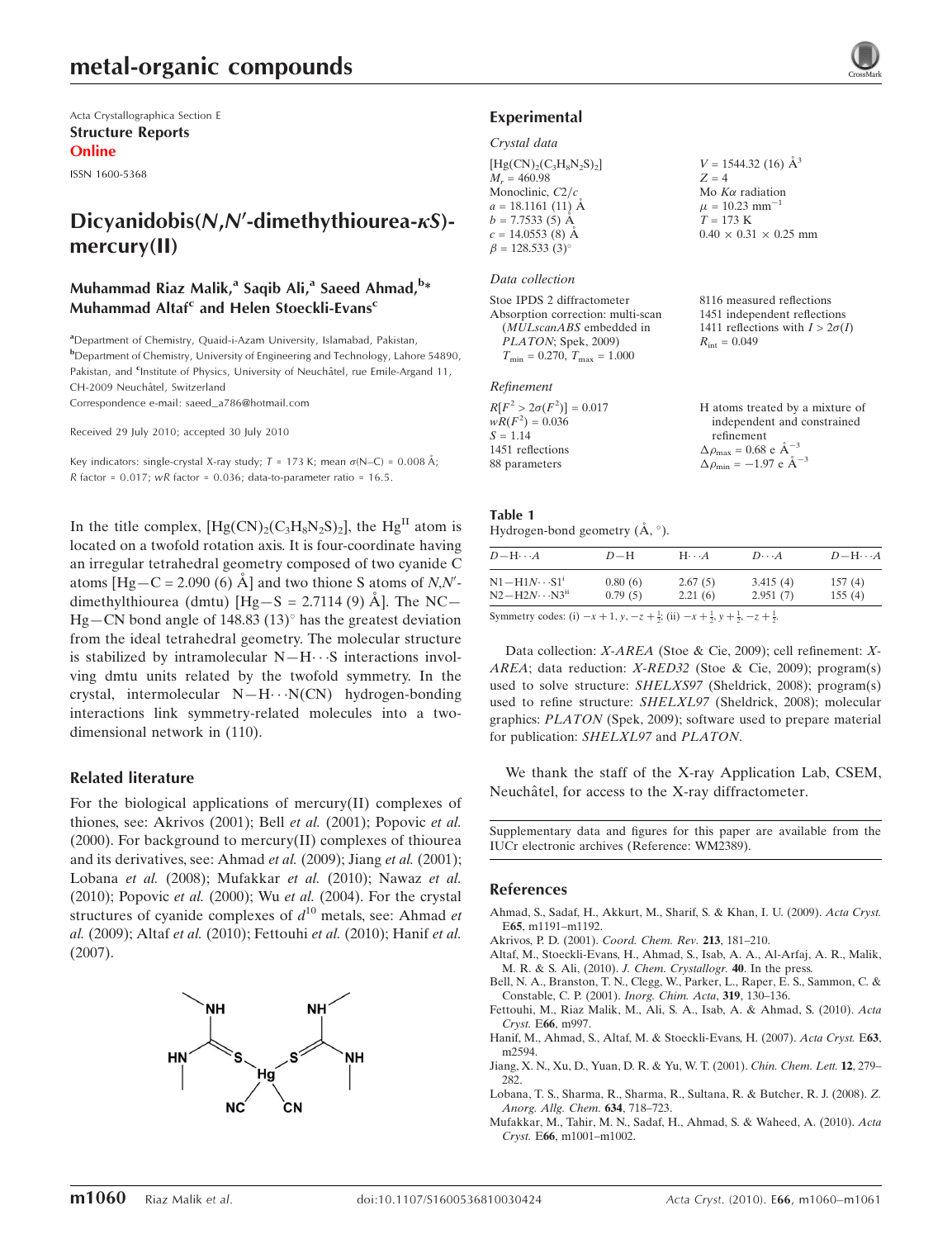- [Nawaz, S., Sadaf, H., Fettouhi, M., Fazal, A. & Ahmad, S. \(2010\).](https://scripts.iucr.org/cgi-bin/cr.cgi?rm=pdfbb&cnor=wm2389&bbid=BB10) Acta Cryst. E66[, m952.](https://scripts.iucr.org/cgi-bin/cr.cgi?rm=pdfbb&cnor=wm2389&bbid=BB10)
- [Popovic, Z., Pavlovic, G., Matkovic-Calogovic, D., Soldin, Z., M. Rajic, M.](https://scripts.iucr.org/cgi-bin/cr.cgi?rm=pdfbb&cnor=wm2389&bbid=BB11) [Vikic-Topic, D., Kovacek, D. \(2000\).](https://scripts.iucr.org/cgi-bin/cr.cgi?rm=pdfbb&cnor=wm2389&bbid=BB11) Inorg. Chim. Acta, 306, 142–152. [Sheldrick, G. M. \(2008\).](https://scripts.iucr.org/cgi-bin/cr.cgi?rm=pdfbb&cnor=wm2389&bbid=BB12) Acta Cryst. A64, 112–122.
- [Spek, A. L. \(2009\).](https://scripts.iucr.org/cgi-bin/cr.cgi?rm=pdfbb&cnor=wm2389&bbid=BB13) Acta Cryst. D65, 148–155.
- Stoe & Cie (2009). X-AREA and X-RED32[. Stoe & Cie GmbH, Darmstadt,](https://scripts.iucr.org/cgi-bin/cr.cgi?rm=pdfbb&cnor=wm2389&bbid=BB14) [Germany.](https://scripts.iucr.org/cgi-bin/cr.cgi?rm=pdfbb&cnor=wm2389&bbid=BB14)
- [Wu, Z.-Y., Xu, D.-J. & Hung, C.-H. \(2004\).](https://scripts.iucr.org/cgi-bin/cr.cgi?rm=pdfbb&cnor=wm2389&bbid=BB15) J. Coord. Chem. 57, 791–796.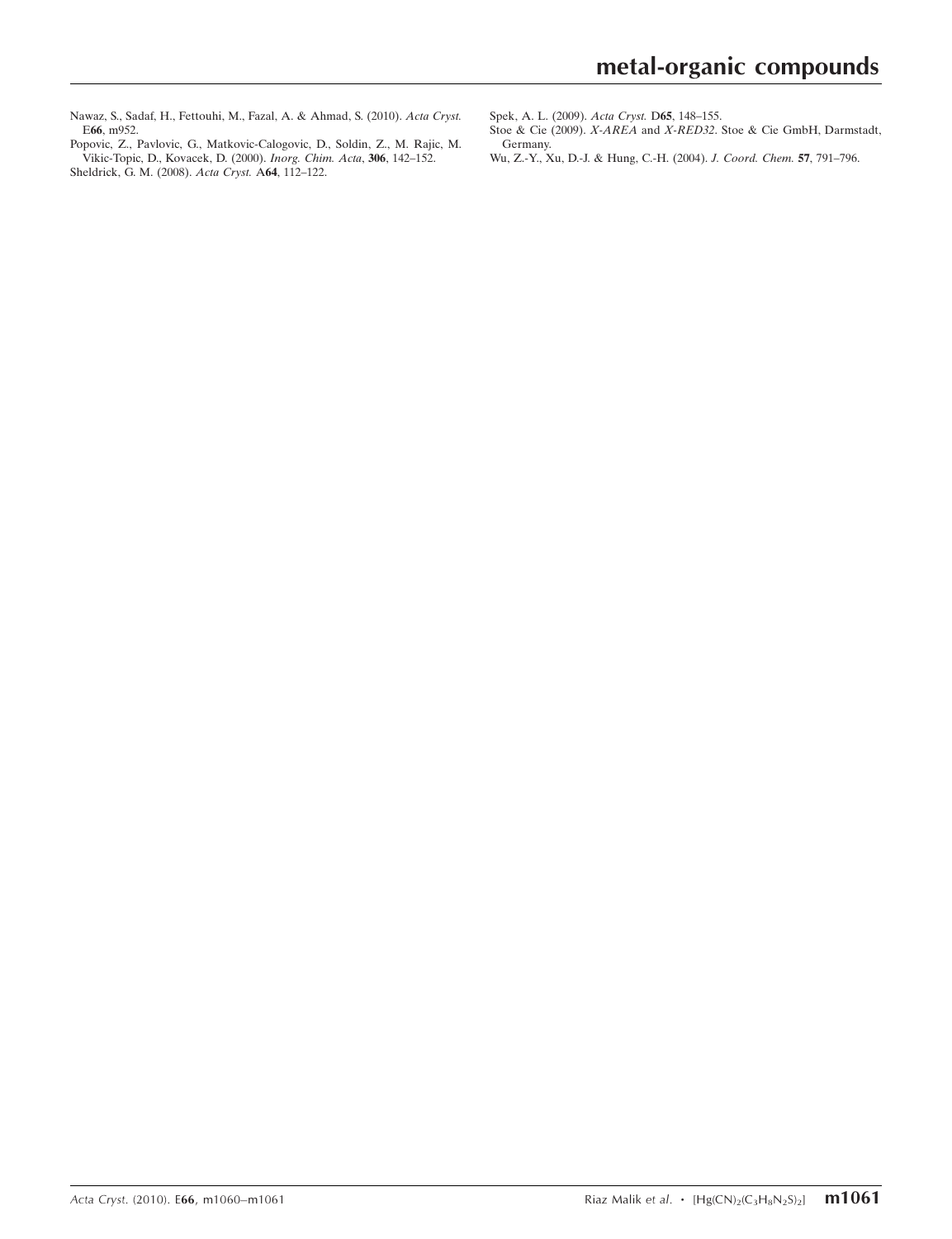## **supporting information**

*Acta Cryst.* (2010). E**66**, m1060–m1061 [https://doi.org/10.1107/S1600536810030424]

## **Dicyanidobis(***N***,***N***′-dimethythiourea-***κS***)mercury(II)**

## **Muhammad Riaz Malik, Saqib Ali, Saeed Ahmad, Muhammad Altaf and Helen Stoeckli-Evans**

## **S1. Comment**

The structural characterization of mercury(II) complexes of thioamides is an important aspect of inorganic chemistry because such complexes can be used as models for metal-sulfur interactions in biological systems (Akrivos, 2001; Bell *et al.*, 2001; Popovic *et al.*, 2000). Several crystallographic reports about mercury(II) complexes of the type,  $L_2HgX_2$  ( $L =$ thiourea or its derivatives) reveal that these complexes usually consist of discrete monomeric molecules with tetrahedral (somewhat distorted) coordination environments around mercury(II) (Ahmad *et al.*, 2009; Bell *et al.*, 2001; Jiang *et al.*, 2001; Lobana *et al.*, 2008; Mufakkar *et al.*, 2010; Nawaz *et al.*, 2010; Popovic *et al.*, 2000; Wu *et al.*, 2004). Recently, we have reported the crystal structures of a number of cyanido complexes of  $d^{10}$  metal ions with *L*-type ligands, including the crystal structure of a trinuclear complex,  $[\{(tmu)_2Hg(CN)_2\} \cdot Hg(CN)_2]$  (tmtu = tetramethylthiourea), which presents a unique example of a Hg(CN)<sub>2</sub> bridged mercury(II)-thione complex (Ahmad *et al.*, 2009; Altaf *et al.*, 2010; Fettouhi *et al.* 2010; Hanif *et al.*, 2007). Herein, we report on the crystal structure of the title mercury cyanide complex of *N,N*′-dimethylthiourea,  $[Hg(dmtu)_{2}(CN)_{2}]$ .

The title monomeric complex is composed of an  $Hg(CN)_2$  unit with two *N,N'*-dimethylthiourea (dmtu) ligands coordinated to the Hg atom *via* the S atom (Fig. 1). The four-coordinate mercury atom is located on a two-fold rotation axis and adopts a severely distorted tetrahedral geometry, the bond angles being in the range of 94.31 (3) - 148.83 (13)°. The molecular structure is stabilized by intramolecular N-H···S interactions involving dmtu units related by the two-fold symmetry (Fig. 1, Table 1). The bond distances and bond angles are in agreement with those reported for related compounds (Ahmad *et al.*, 2009; Altaf *et al.*, 2010; Jiang *et al.*, 2001; Lobana *et al.*, 2008; Mufakkar *et al.*, 2010; Nawaz *et al.*, 2010; Popovic *et al.*, 2000; Wu *et al.*, 2004). The SCN<sub>2</sub> moiety of dmtu is planar [to within 0.002 (1)  $\AA$ ] with the C —N and C—S bond lengths corresponding to the values intermediate between single and double bonds. The Hg-C≡N unit is nearly linear with a bond angle of 175.3 (3)°. The compound is closely related with  $[Hg(N,N'-dibuty]$ <sup>thio-</sup> urea)<sub>2</sub>(CN)<sub>2</sub>] (Ahmad *et al.*, 2009).

In the crystal packing of the title complex, symmetry-related molecules are connected *via* intermolecular N—H···N hydrogen bonds, involving the thiourea NH atoms and the N atom of the CN- anions (Fig. 2, Table 1). This gives rise to the formation of a two-dimensional network in (110). This is the same arrangement as observed previously for the dibutylthiourea compound mentioned above.

## **S2. Experimental**

To 0.25 g (1.0 mmol) mercury(II) cyanide in 10 ml methanol was added 2 equivalents of *N*,*N*′-dimethylthiourea in methanol. On mixing, a clear solution was obtained. It was then stirred for 30 minutes after which it was filtered and the filtrate kept at RT for crystallization by slow evaporation of the solvent. As a result, colourless block-like crystals, suitable for X-ray diffraction analysis, were obtained.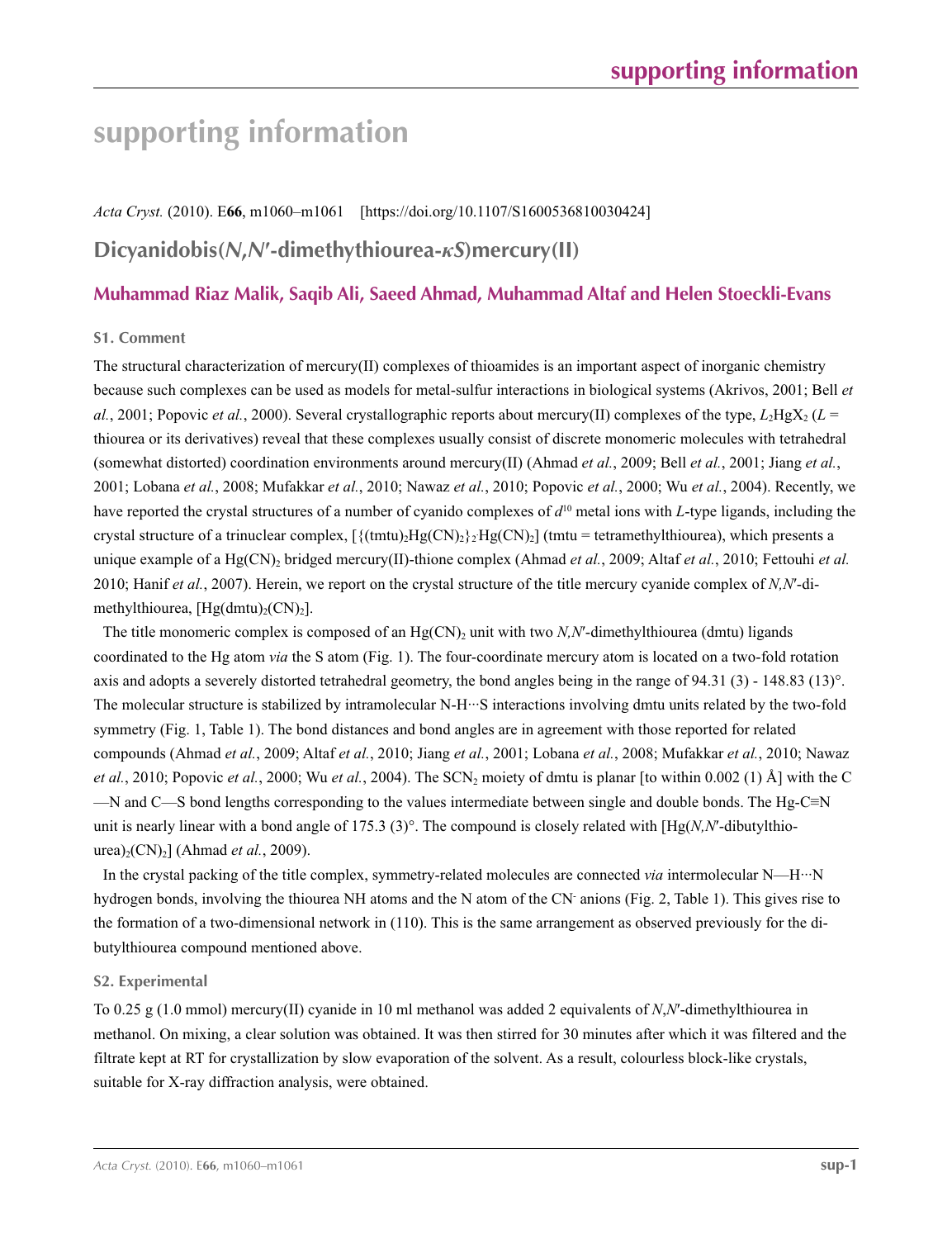## **S3. Refinement**

The NH H-atoms were located in difference electron-density maps and were freely refined: N—H =  $0.80$  (6) &  $0.79$  (5) Å. The C-bound H-atoms were included in calculated positions and treated as riding atoms: C—H = 0.98 Å, with *U*iso(H)  $= 1.5 U_{eq}$ (parent C-atom).



### **Figure 1**

The molecular structure of the title compound with the atomic numbering scheme. Displacement ellipsoids are drawn at the 50% probability level. The intramolecular N—H···S interactions are shown as double dashed lines (see Table 1 for details). [Symmetry code (a)  $-x+1$ , y,  $-z+1/2$ .]



**Figure 2**

A crystal packing diagram of the title complex showing the N—H···S and N—H···N hydrogen bonding interactions (dashed lines; see Table 1 for details).

**Dicyanidobis(***N***,***N***′-dimethythiourea-***κS***)mercury(II)** 

| Crystal data          |                                    |
|-----------------------|------------------------------------|
| $[Hg(CN)2(C3H8N2S)2]$ | $c = 14.0553(8)$ Å                 |
| $M_r = 460.98$        | $\beta$ = 128.533 (3) <sup>o</sup> |
| Monoclinic, $C2/c$    | $V = 1544.32(16)$ Å <sup>3</sup>   |
| Hall symbol: -C 2yc   | $Z=4$                              |
| $a = 18.1161(11)$ Å   | $F(000) = 872$                     |
| $b = 7.7533(5)$ Å     | $D_x = 1.983$ Mg m <sup>-3</sup>   |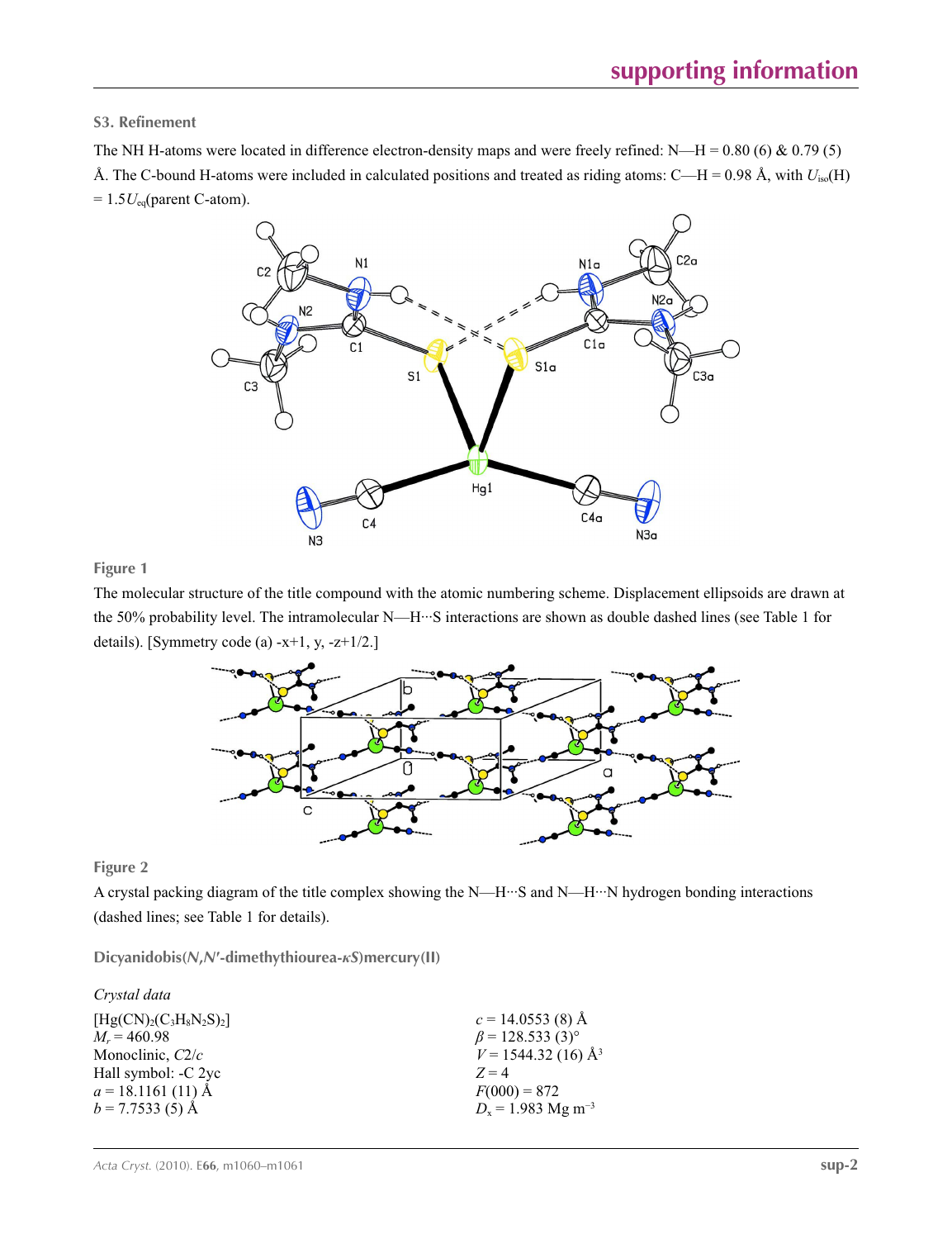| Mo <i>Ka</i> radiation, $\lambda = 0.71073$ Å<br>Cell parameters from 12331 reflections<br>$\theta$ = 1.9–26.1°<br>$\mu = 10.23$ mm <sup>-1</sup>                                                                                                                              | $T = 173$ K<br>Block, colourless<br>$0.40 \times 0.31 \times 0.25$ mm                                                                                                                                                                                                                      |
|--------------------------------------------------------------------------------------------------------------------------------------------------------------------------------------------------------------------------------------------------------------------------------|--------------------------------------------------------------------------------------------------------------------------------------------------------------------------------------------------------------------------------------------------------------------------------------------|
| Data collection                                                                                                                                                                                                                                                                |                                                                                                                                                                                                                                                                                            |
| Stoe IPDS 2<br>diffractometer<br>Radiation source: fine-focus sealed tube<br>Graphite monochromator<br>$\varphi$ - + $\omega$ - scans<br>Absorption correction: multi-scan<br>(MULscanABS embedded in <i>PLATON</i> ; Spek,<br>2009)<br>$T_{\min}$ = 0.270, $T_{\max}$ = 1.000 | 8116 measured reflections<br>1451 independent reflections<br>1411 reflections with $I > 2\sigma(I)$<br>$R_{\text{int}} = 0.049$<br>$\theta_{\text{max}} = 25.6^{\circ}, \theta_{\text{min}} = 2.9^{\circ}$<br>$h = -21 \rightarrow 21$<br>$k=-9 \rightarrow 9$<br>$l = -17 \rightarrow 17$ |
| Refinement                                                                                                                                                                                                                                                                     |                                                                                                                                                                                                                                                                                            |
| Refinement on $F^2$<br>Least-squares matrix: full<br>$R[F^2 > 2\sigma(F^2)] = 0.017$<br>$wR(F^2) = 0.036$                                                                                                                                                                      | Secondary atom site location: difference Fourier<br>map<br>Hydrogen site location: inferred from<br>neighbouring sites                                                                                                                                                                     |
| $S = 1.14$<br>1451 reflections<br>88 parameters<br>0 restraints                                                                                                                                                                                                                | H atoms treated by a mixture of independent<br>and constrained refinement<br>$w = 1/[\sigma^2(F_0^2) + (0.0129P)^2 + 2.6833P]$                                                                                                                                                             |
| Primary atom site location: structure-invariant<br>direct methods                                                                                                                                                                                                              | where $P = (F_o^2 + 2F_c^2)/3$<br>$(\Delta/\sigma)_{\text{max}}$ < 0.001<br>$\Delta\rho_{\rm max} = 0.68$ e ${\rm A}^{-3}$                                                                                                                                                                 |

## *Special details*

**Geometry**. Bond distances, angles *etc*. have been calculated using the rounded fractional coordinates. All su's are estimated from the variances of the (full) variance-covariance matrix. The cell e.s.d.'s are taken into account in the estimation of distances, angles and torsion angles

**Refinement**. Refinement of  $F^2$  against ALL reflections. The weighted *R*-factor  $wR$  and goodness of fit *S* are based on  $F^2$ , conventional *R*-factors *R* are based on *F*, with *F* set to zero for negative  $F^2$ . The threshold expression of  $F^2 > \sigma(F^2)$  is used only for calculating *R*-factors(gt) *etc*. and is not relevant to the choice of reflections for refinement. *R*-factors based on *F*<sup>2</sup> are statistically about twice as large as those based on *F*, and *R*- factors based on ALL data will be even larger.

Δ*ρ*max = 0.68 e Å−3  $\Delta \rho_{\text{min}} = -1.97 \text{ e A}^{-3}$ 

| Fractional atomic coordinates and isotropic or equivalent isotropic displacement parameters $(\AA^2)$ |  |  |  |  |
|-------------------------------------------------------------------------------------------------------|--|--|--|--|
|                                                                                                       |  |  |  |  |

|                | $\boldsymbol{x}$ | у             | z            | $U_{\rm iso} * / U_{\rm eq}$ |  |
|----------------|------------------|---------------|--------------|------------------------------|--|
| Hg1            | 0.50000          | $-0.21587(2)$ | 0.25000      | 0.0231(1)                    |  |
| S <sub>1</sub> | 0.37952(6)       | 0.02195(11)   | 0.08082(7)   | 0.0255(3)                    |  |
| N <sub>1</sub> | 0.3941(2)        | 0.1650(4)     | 0.2640(3)    | 0.0277(9)                    |  |
| N <sub>2</sub> | 0.2450(2)        | 0.0856(4)     | 0.1004(2)    | 0.0241(8)                    |  |
| N <sub>3</sub> | 0.3776(3)        | $-0.3173(4)$  | 0.3370(3)    | 0.0441(12)                   |  |
| C <sub>1</sub> | 0.3355(2)        | 0.0948(4)     | 0.1535(3)    | 0.0210(9)                    |  |
| C <sub>2</sub> | 0.3657(3)        | 0.2174(5)     | 0.3367(3)    | 0.0386(13)                   |  |
| C <sub>3</sub> | 0.1748(2)        | 0.0052(5)     | $-0.0168(3)$ | 0.0306(11)                   |  |
| C4             | 0.4229(3)        | $-0.2883(4)$  | 0.3084(3)    | 0.0295(10)                   |  |
| H1N            | 0.449(3)         | 0.161(5)      | 0.296(3)     | $0.024(10)*$                 |  |
| H2A            | 0.31970          | 0.31150       | 0.29540      | $0.0580*$                    |  |
| H2B            | 0.42120          | 0.25690       | 0.41680      | $0.0580*$                    |  |
|                |                  |               |              |                              |  |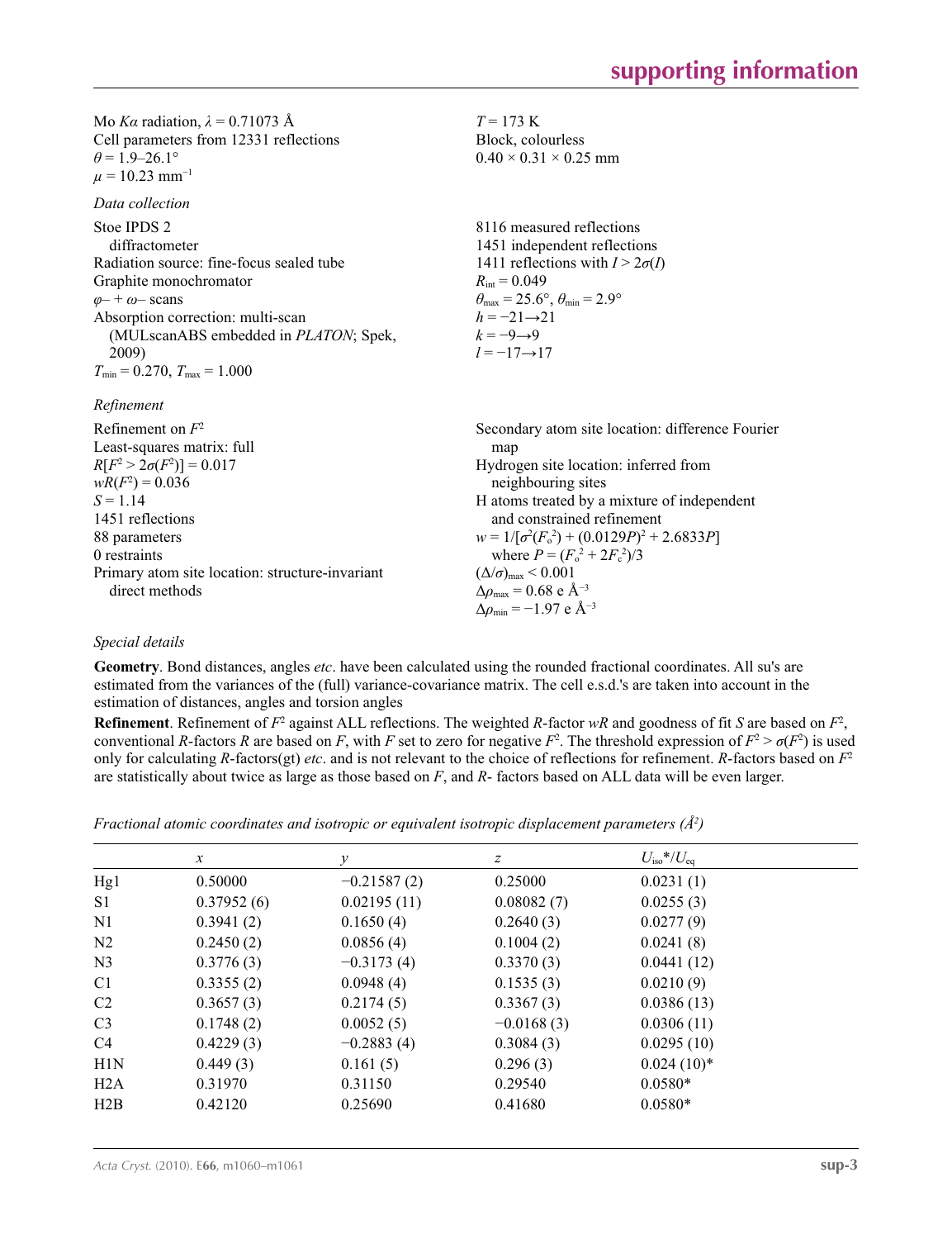# **supporting information**

| H <sub>2</sub> C | 0.33710  | 0.11910    | 0.34680    | $0.0580*$    |
|------------------|----------|------------|------------|--------------|
| H2N              | 0.227(3) | 0.128(5)   | 0.134(3)   | $0.030(10)*$ |
| H3A              | 0.17870  | 0.05510    | $-0.07770$ | $0.0460*$    |
| H3B              | 0.11180  | 0.02530    | $-0.04110$ | $0.0460*$    |
| H3C              | 0.18680  | $-0.11920$ | $-0.01060$ | $0.0460*$    |

*Atomic displacement parameters (Å2 )*

|                | $I^{11}$   | $I^{22}$   | $I^{\beta 3}$ | $I^{12}$      | $U^{13}$   | $L^{23}$      |
|----------------|------------|------------|---------------|---------------|------------|---------------|
| Hg1            | 0.0209(1)  | 0.0274(1)  | 0.0294(1)     | 0.0000        | 0.0197(1)  | 0.0000        |
| S <sub>1</sub> | 0.0249(5)  | 0.0344(4)  | 0.0242(4)     | 0.0067(3)     | 0.0188(4)  | 0.0020(3)     |
| N1             | 0.0244(18) | 0.0359(17) | 0.0275(13)    | 0.0008(14)    | 0.0185(14) | $-0.0045(12)$ |
| N <sub>2</sub> | 0.0225(16) | 0.0279(15) | 0.0273(13)    | 0.0015(11)    | 0.0181(12) | $-0.0035(11)$ |
| N <sub>3</sub> | 0.040(2)   | 0.058(2)   | 0.054(2)      | $-0.0070(17)$ | 0.0389(19) | 0.0028(16)    |
| C <sub>1</sub> | 0.0236(18) | 0.0192(15) | 0.0255(14)    | 0.0042(12)    | 0.0179(14) | 0.0031(11)    |
| C <sub>2</sub> | 0.041(3)   | 0.050(2)   | 0.0352(18)    | $-0.0019(18)$ | 0.0288(19) | $-0.0128(16)$ |
| C <sub>3</sub> | 0.022(2)   | 0.0341(19) | 0.0336(16)    | $-0.0025(15)$ | 0.0163(16) | $-0.0047(14)$ |
| C <sub>4</sub> | 0.028(2)   | 0.0288(17) | 0.0344(16)    | $-0.0018(15)$ | 0.0207(16) | 0.0009(14)    |
|                |            |            |               |               |            |               |

## *Geometric parameters (Å, º)*

| $Hg1-S1$                         | 2.7114(9)  | $N3-C4$             | 1.139(8)    |
|----------------------------------|------------|---------------------|-------------|
| $Hg1-C4$                         | 2.090(6)   | $N1 - H1N$          | 0.80(6)     |
| $Hg1-S1$ <sup>i</sup>            | 2.7114(9)  | $N2 - H2N$          | 0.79(5)     |
| $Hg1-C4$ <sup>i</sup>            | 2.090(6)   | $C2 - H2A$          | 0.9800      |
| $S1 - C1$                        | 1.736(4)   | $C2 - H2B$          | 0.9800      |
| $N1 - C1$                        | 1.335(5)   | $C2 - H2C$          | 0.9800      |
| $N1 - C2$                        | 1.459(7)   | $C3 - H3A$          | 0.9800      |
| $N2-C1$                          | 1.314(6)   | $C3 - H3B$          | 0.9800      |
| $N2-C3$                          | 1.452(4)   | $C3 - H3C$          | 0.9800      |
| $S1$ —Hg $1$ —C4                 | 99.05 (11) | $S1-C1-N1$          | 119.6(3)    |
| $S1$ —Hg $1$ —S $1$ <sup>i</sup> | 94.31(3)   | $Hg1-C4-N3$         | 175.3(3)    |
| $S1$ —Hg1—C4 <sup>i</sup>        | 102.01(9)  | $N1-C2-H2A$         | 109.00      |
| $S1^i$ —Hg1—C4                   | 102.01(9)  | $N1-C2-H2B$         | 110.00      |
| $C4 - Hg1 - C4$                  | 148.83(13) | $N1-C2-H2C$         | 109.00      |
| $S1^i$ —Hg $1$ —C $4^i$          | 99.05 (11) | $H2A-C2-H2B$        | 109.00      |
| $Hg1-S1-C1$                      | 96.84 (11) | $H2A-C2-H2C$        | 109.00      |
| $C1 - N1 - C2$                   | 123.8(4)   | $H2B-C2-H2C$        | 109.00      |
| $C1 - N2 - C3$                   | 124.7(3)   | $N2$ —C3—H3A        | 109.00      |
| $Cl-M1-H1N$                      | 117(3)     | $N2-C3-H3B$         | 110.00      |
| $C2-M1-H1N$                      | 118(3)     | $N2-C3-H3C$         | 109.00      |
| $C3-M2-H2N$                      | 117(3)     | $H3A - C3 - H3B$    | 110.00      |
| $Cl-M2-H2N$                      | 118(3)     | НЗА-СЗ-НЗС          | 109.00      |
| $S1 - C1 - N2$                   | 121.1(3)   | НЗВ-СЗ-НЗС          | 109.00      |
| $N1-C1-N2$                       | 119.3(4)   |                     |             |
| $C4$ —Hg1—S1—C1                  | 32.52(15)  | $C2 - N1 - C1 - S1$ | $-174.9(3)$ |
|                                  |            |                     |             |